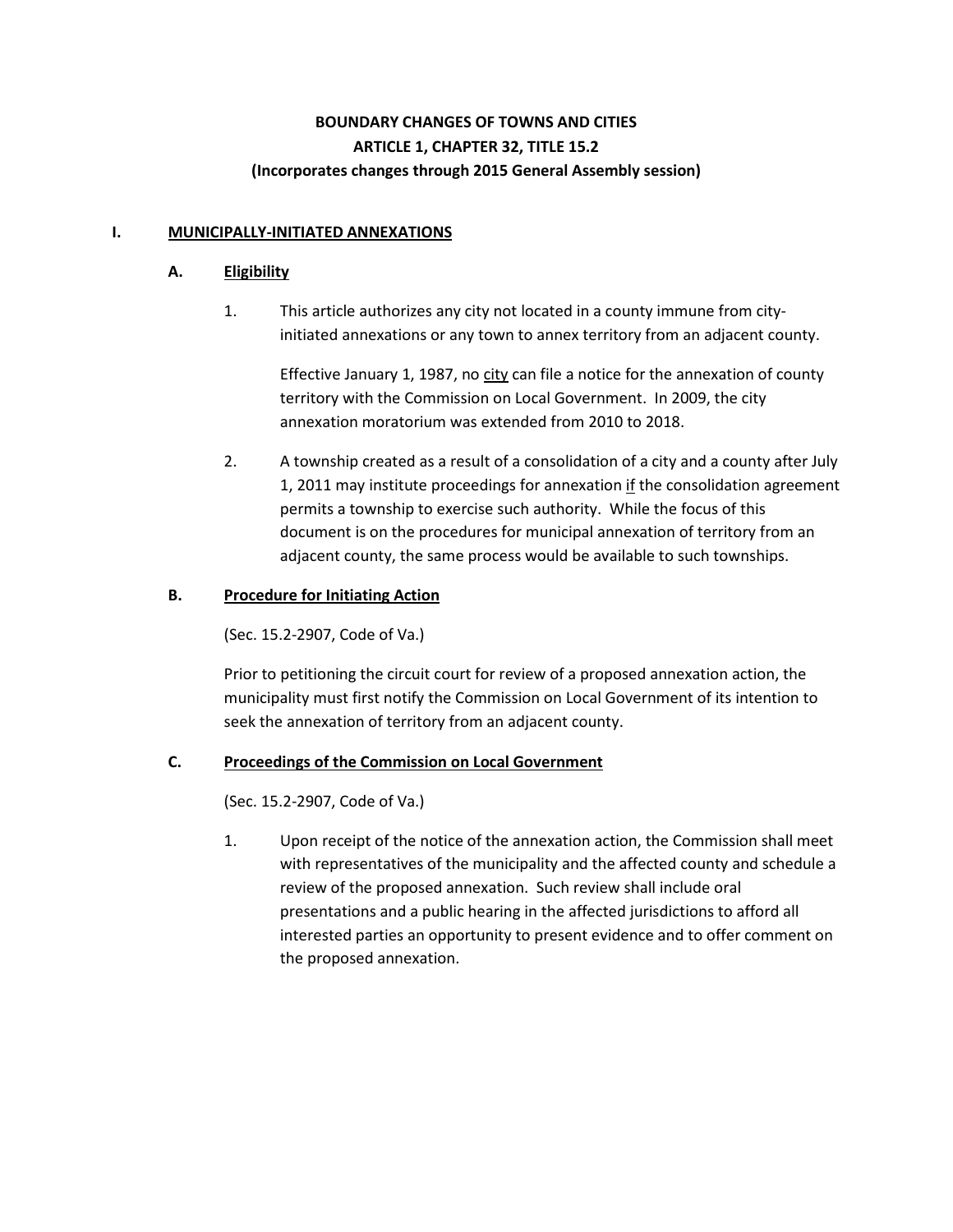- 2. At the conclusion of its review, the Commission shall submit a written report containing its findings of fact and recommendations with respect to the proposed annexation to the affected local governments and to the special three-judge court which must review the annexation.
	- a) The Commission's review of the proposed annexation must be based upon the criteria and standards established for review of annexation actions as set forth in Article 1, Chapter 32, Title 15.2, Code of Virginia.
	- b) The Commission must render its report within six month of the receipt of notice from the municipality, unless the parties agree to an extension of time. The Commission, however, may extend its reporting deadline by 60 days without agreement of the parties.
	- c) The Commission's report is advisory in nature and is not binding on the special three-judge court. The report, however, must be considered in evidence in any subsequent court proceeding.

#### **D. Action by the Municipal Governing Body**

(Secs. 15.2-3202, 15.2-3204, and 15.2-3207, Code of Va.)

- 1. Following the completion of the Commission's review, the municipality may, if it opts to pursue the proposed annexation, petition the circuit court of the affected county by ordinance for review of the annexation action.
- 2. The ordinance must set forth the necessity for and expediency of the annexation and contain the following elements:
	- a) Metes and bounds and size of the area sought;
	- b) Information as to the current and future land uses of the area proposed for annexation; and
	- c) Statement of the terms and conditions of the proposed annexation and the future improvements, including public utilities and services, the municipality plans to institute in the territory annexed.
- 3. The city or town must also serve the appropriate county officials with notice of its intended action and a copy of the annexation ordinance, and it must publish the notice and ordinance as required by Section 15.2-3204, Code of Virginia.
- 4. Upon receipt of the petition from the city or town, the local circuit court judge will request the Virginia Supreme Court to convene a special three-judge panel pursuant to Chapter 30, Title 15.2, Code of Virginia.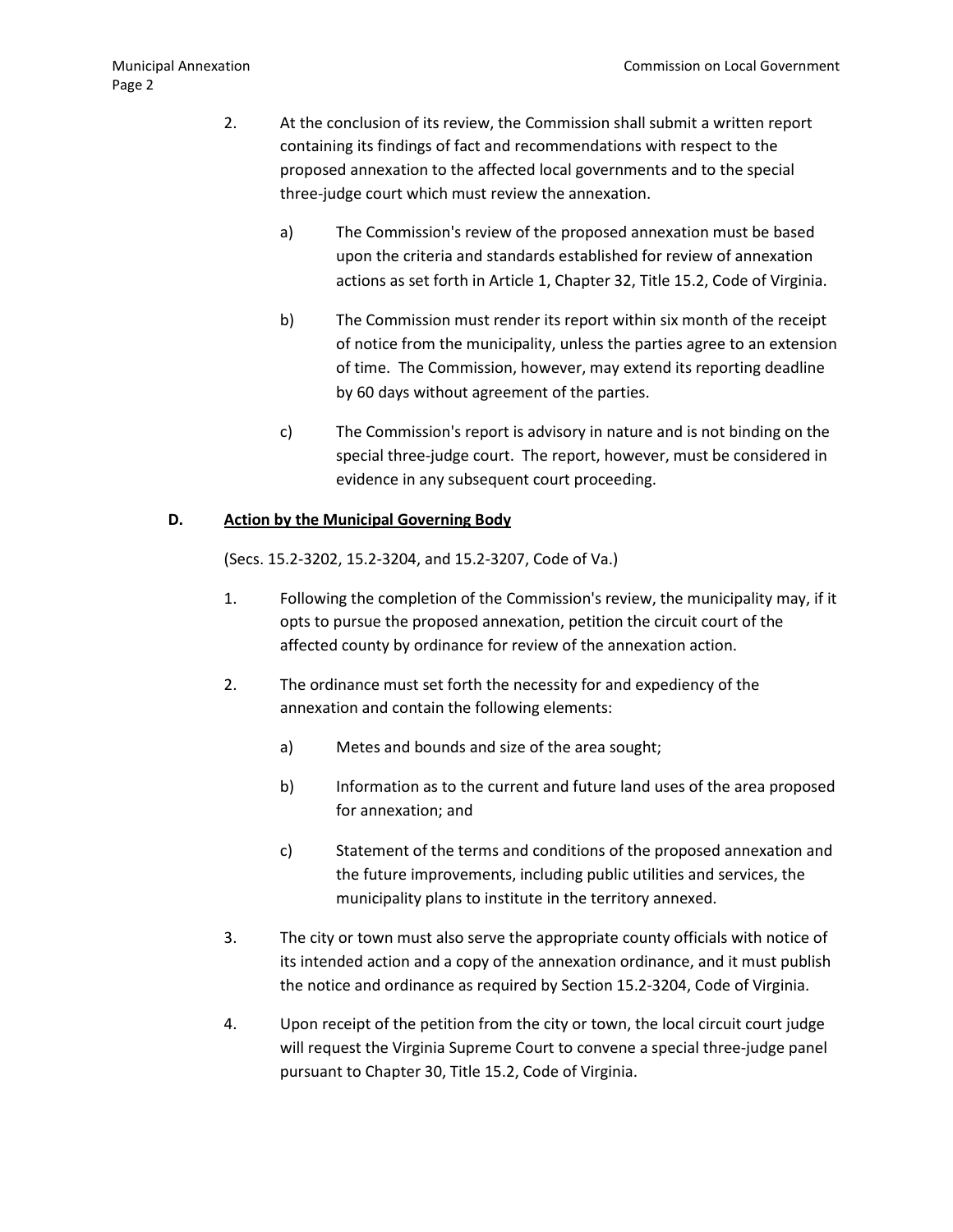### **E. Proceedings of the Special Court**

(Sec. 15.2-3209, Code of Va.)

- 1. The special three-judge court must determine "the necessity for and expediency of" the proposed annexation. The question of necessity and expediency requires consideration of:
	- a) The best interest of the people of the county and the city or town;
	- b) The services rendered by the county and the municipality;
	- c) The need for such services in the area proposed for annexation;
	- d) The best interest of the remaining portion of the affected county; and
	- e) The best interest of the State in promoting strong and viable units of local government.
- 2. In evaluating the general considerations enumerated above, the court is directed to consider specifically:
	- a) The need for urban services in the area proposed for annexation, the level of services provided in the county, city or town, and the ability of the affected jurisdictions to provide services in the area proposed for annexation;
	- b) The current relative level of services provided by the county and the city or town;
	- c) The efforts by the county and the city or town to comply with applicable State service policies relative to such issues as environmental protection, public planning, education, public transportation and housing;
	- d) The community of interest which may exist between the municipality and the area proposed for annexation, in relation to the community of interest that exists between the area and the remaining portion of the affected county;
	- e) Any arbitrary refusal by the governing body of the municipality or the affected county to enter into cooperative agreements providing for joint activities which would have benefited both jurisdictions;
	- f) The need of the city or town to expand its tax resources;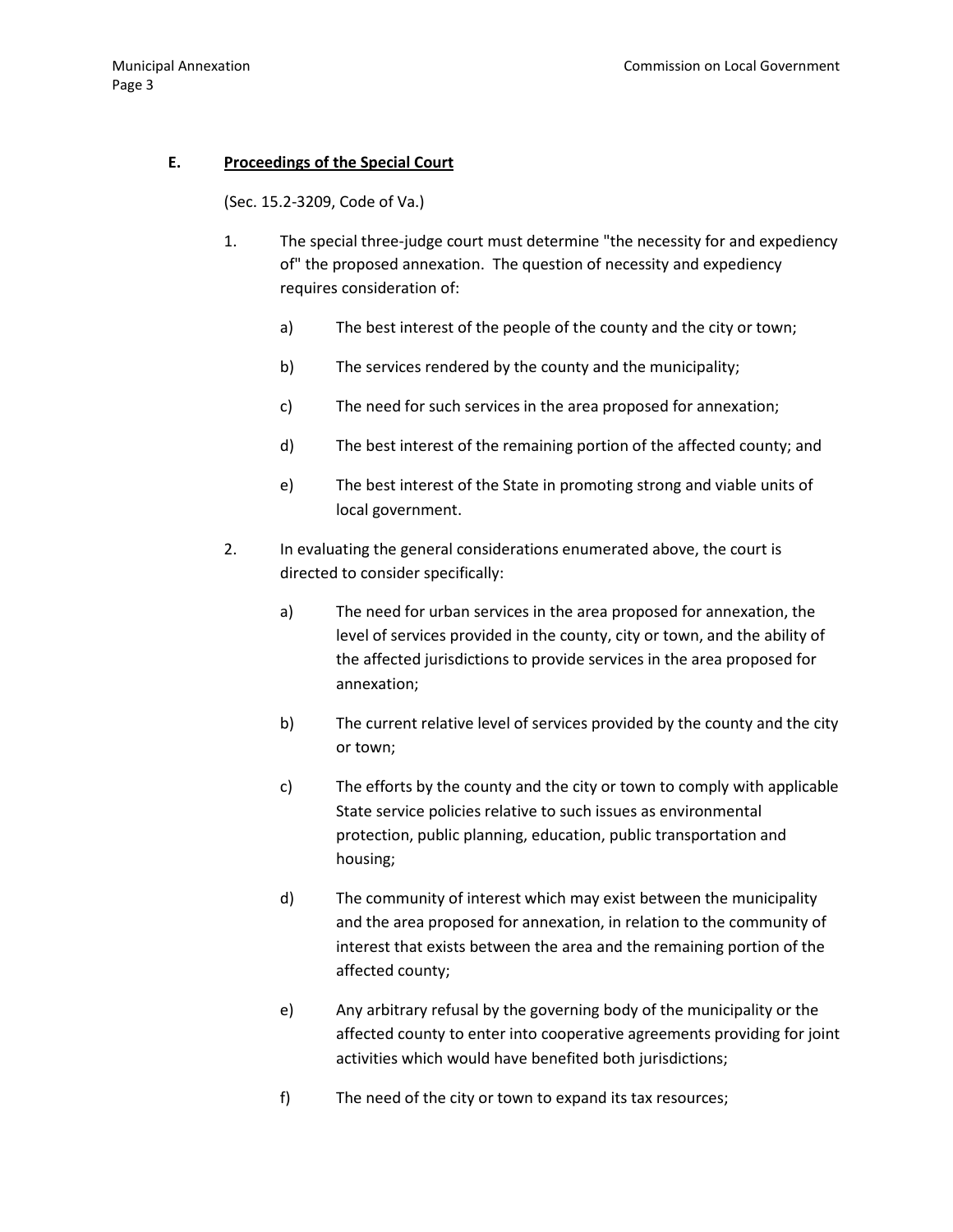- g) The need of the city or town to obtain vacant land for commercial or industrial use and the adverse effect on the county of the loss of areas suitable and developable for such uses;
- h) The adverse effect of the loss of tax resources and public facilities on the ability of the county to provide services to the remaining portion of the county; and
- i) The adverse impact on agricultural operations in the area proposed for annexation.
- 3. In proceedings initiated by a municipality, the petition may not be granted unless the court is satisfied that the city or town has substantially complied with the conditions of the last preceding annexation by such city or town.
- 4. If the court finds that the annexation is necessary and expedient, and if it finds that the municipality has substantially complied with the terms of the last preceding annexation order, the court shall enter an order granting the petition for annexation.
- 5. Every annexation order shall be effective on January 1 of the year in which issued, unless the affected parties petition the court to order the annexation at midnight of any other mutually agreed date.

### **F. Powers of the Special Court**

(Secs. 15.2-3211, 15.2-3212, 15.2-3214 and 15.2-3217, Code of Va.)

- 1. The order of the special three-judge court granting the annexation petition is required to set forth in detail the terms and conditions for the annexation. In its order the court has the authority to:
	- a) Determine the metes and bounds of the territory to be annexed, which may exceed or be less than the area sought by the municipality;
	- b) Require the assumption by an annexing city or town of a just proportion of any existing debt of the affected county (courts have consistently refused to require towns to assume a portion of the affected county's debt);
	- c) Require a city or town to compensate the affected county for the value of public improvements owned and maintained by the county in the area annexed which becomes property of the municipality as a result of annexation;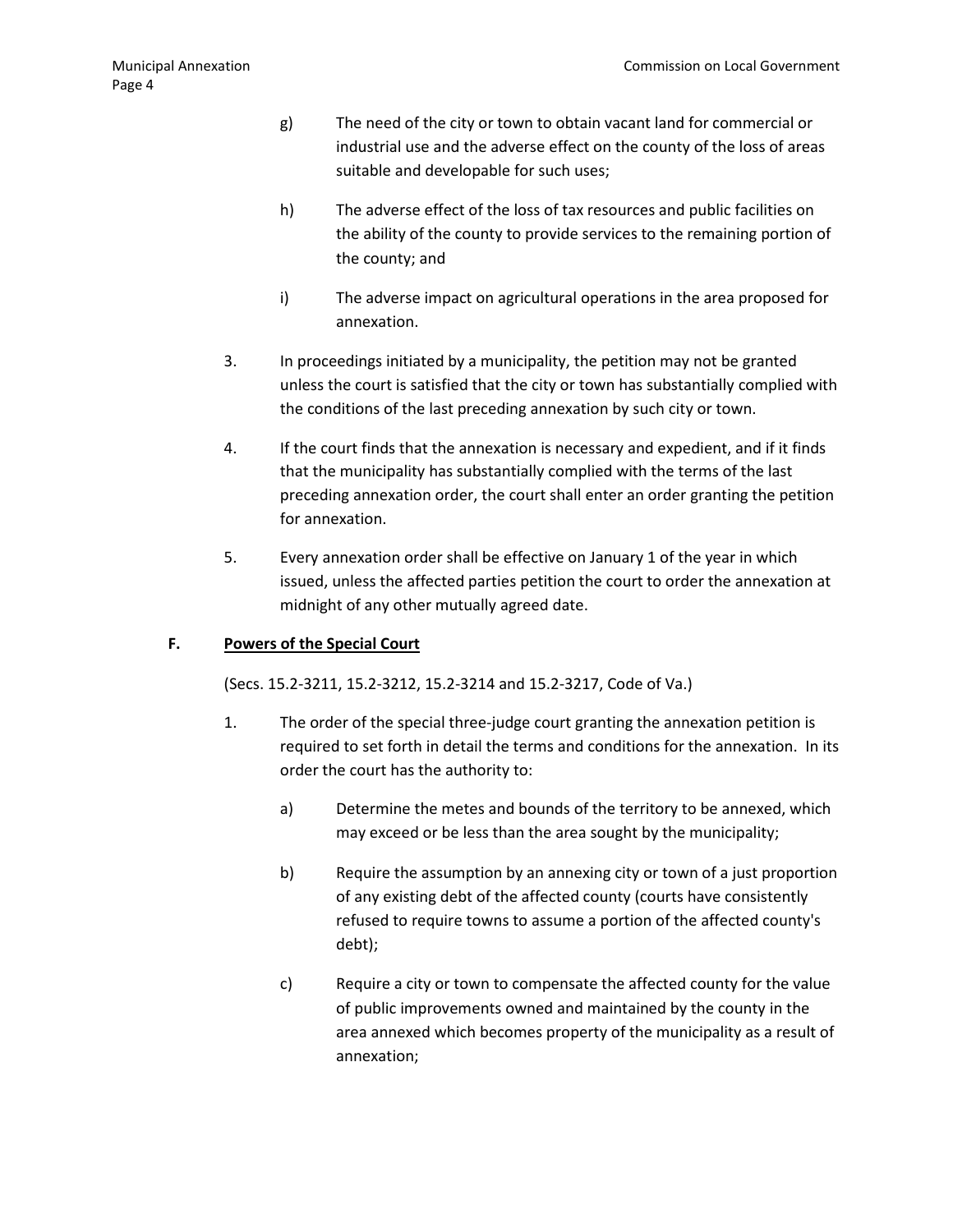- d) Require a city (but not a town) to compensate the affected county for the prospective loss of net tax revenues during the five year period following annexation due to the loss of taxable values to the city;
- e) Prescribe what capital improvements shall be made by a city in the territory annexed in order to meet the needs of the annexed area and to bring the level of public services up to a standard equal to that of the remainder of the city;
- f) Provide that public improvements owned and maintained by the county in the annexed area remain the property of the county in lieu of compensation. Alternatively, if the parties agree, the court may also provide that the affected public improvements may be jointly used by both the county and the annexing municipality; and
- g) Provide for the protection of agricultural operations in areas annexed.
- 2. In any annexation proceeding initiated by a town, the court may direct the county to reimburse the town for reasonable costs incurred by the town in presenting its case.
- 3. The special three-judge court remains in existence for 10 years from the effective date of the annexation order to effect compliance with the terms and conditions set forth therein.
- 4. The court may be reconvened at any time on its own motion, on the motion of the governing body of the county, city or town, or on petition of the voters or property owners in the area annexed to enforce performance of the terms and conditions of the annexation order.

# **G. Declining to Accept Annexation Award**

(Sec. 15.2-3213, Code of Va.)

- 1. With the approval of the special three-judge court, the governing body of a city or town may decline to accept an annexation on the terms and conditions imposed by the court. The ordinance declining such award must be adopted within certain statutorily prescribed time periods.
- 2. If an annexation award is declined, the municipality is required to reimburse the county for the costs incurred during the court proceedings.

### **H. Limitations on Succeeding Annexation Actions**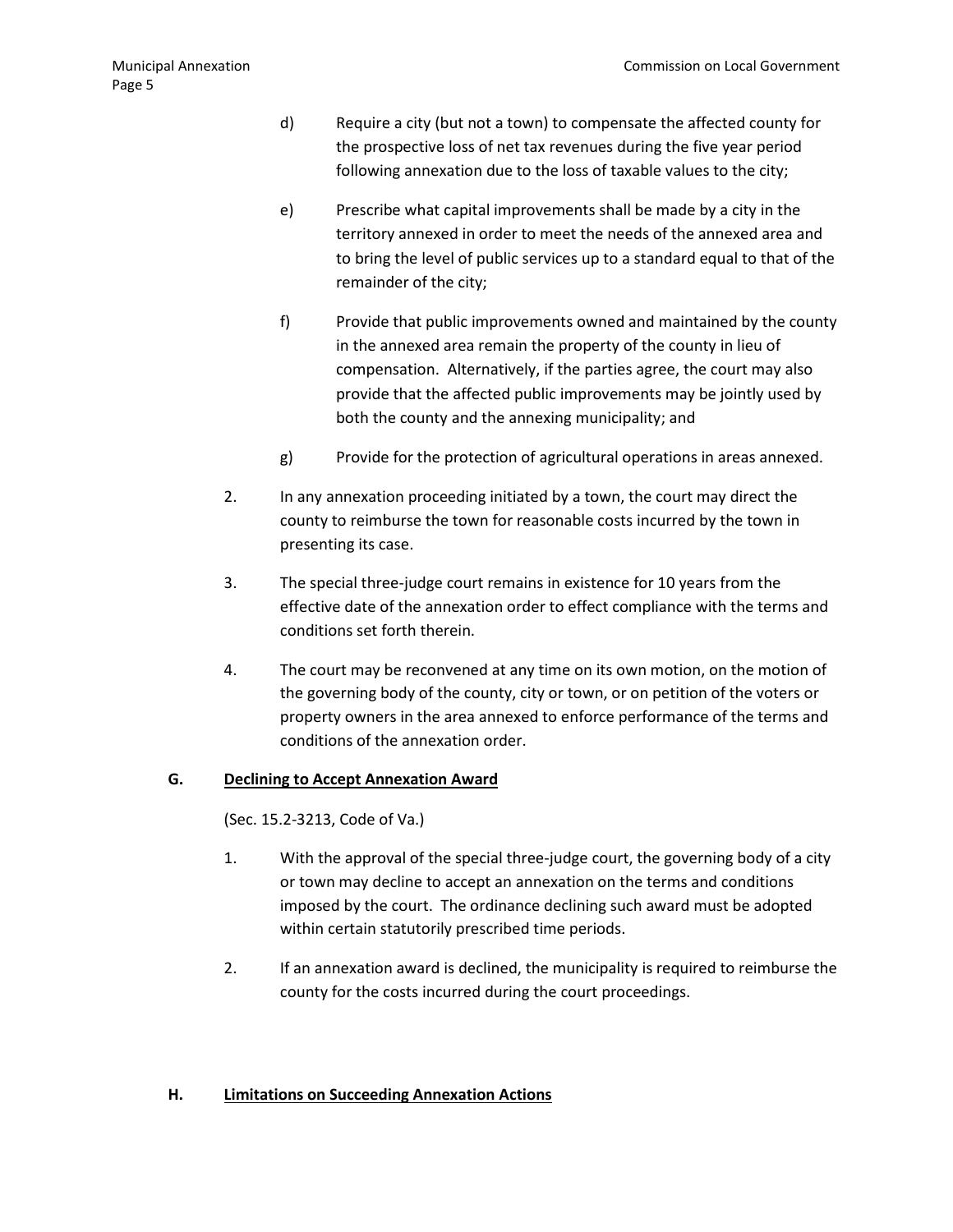# (Sec. 15.2-3227, Code of Va.)

Except by mutual agreement of the parties, no municipality may seek to annex territory from a county within 10 years after the effective date of the previous annexation or within 10 years after the date of the final court order denying an annexation. Further, except with the consent of the county governing body, no city may institute annexation proceedings against a county which has been subject to an annexation by any other city during the prior 10 years; provided, however, no such restriction shall deny a city the right to annex territory in a county for more than a 13-year period.

### **I. Moratorium on City-Initiated Annexations**

(Sec. 15.2-3201, Code of Va.)

- 1. Effective January 1, 1987 no city can file a notice for the annexation of county territory with the Commission on Local Government. In 2009, the city annexation moratorium was extended from 2010 to 2018.
- 2. Proceedings commenced before the Commission on Local Government prior to January 1, 1987 are not subject to the moratorium.

### **II. CITIZEN-INITIATED ANNEXATIONS**

### **A. Eligibility**

County voters or property owners may petition the circuit court to have their property annexed to an adjacent city or town.

# **B. Procedure for Initiating Action**

(Sec. 15.2-3203, Code of Va.)

- 1. Citizen petitions requesting annexation of territory to an adjacent city or town must contain the signatures of 51% of the voters or 51% of the owners of real estate in number and land area in the area proposed for annexation.
- 2. The petition must set forth the reasons for the annexation and contain a metes and bounds description of the area proposed for annexation.
- 3. The petition must be served on the governing body of the affected municipality and county and published as required by Section 15.2-3205, Code of Virginia.

# **C. Review of Citizen-Initiated Annexations**